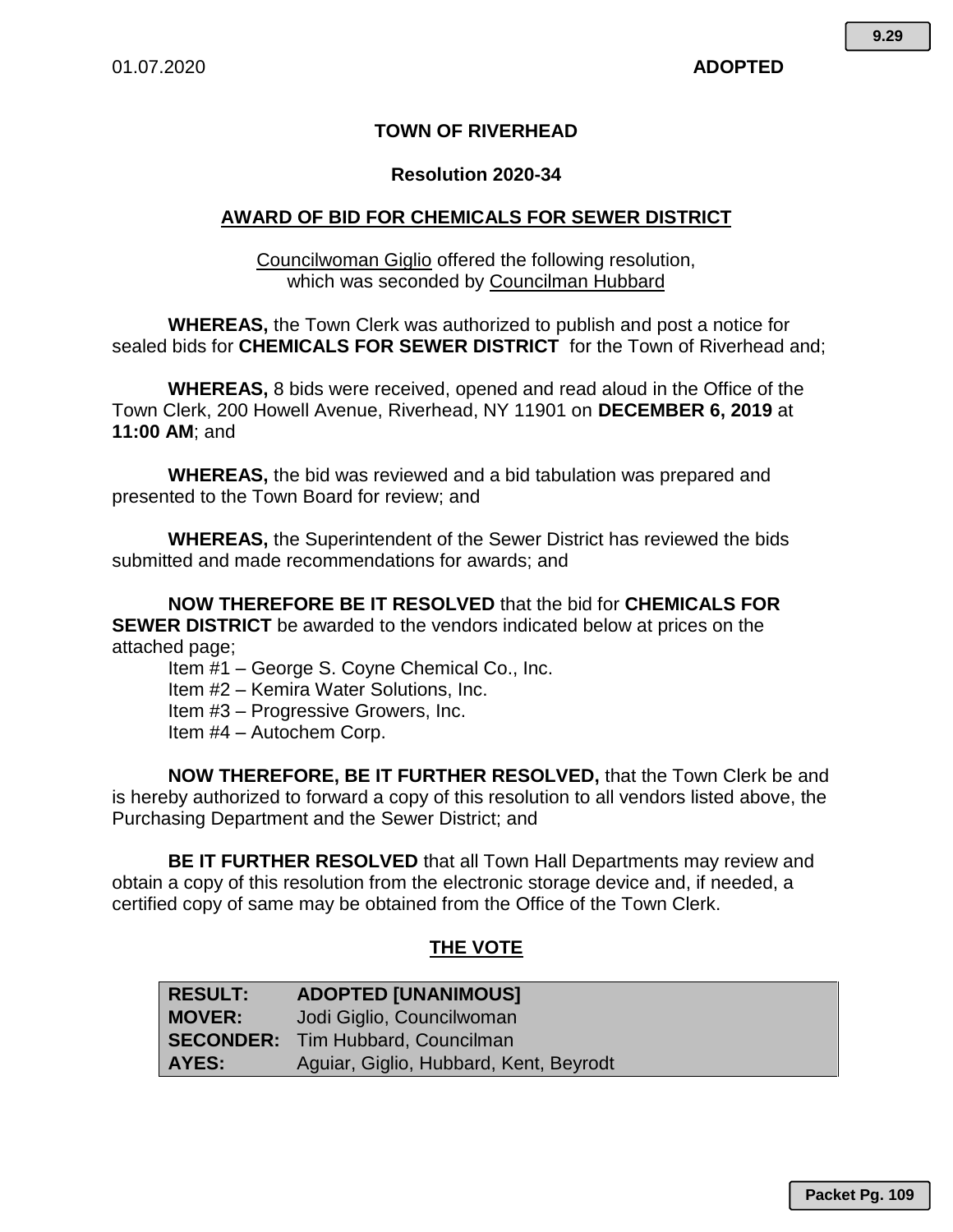# **FISCAL IMPACT STATEMENT OF PROPOSED RIVERHEAD TOWN BOARD LEGISLATION**

| Type of Legislation<br>А.                                                                                                                                                                                                                                                            | Resolution x Local Law                                                                                                |                     |  |  |  |  |  |  |  |  |  |
|--------------------------------------------------------------------------------------------------------------------------------------------------------------------------------------------------------------------------------------------------------------------------------------|-----------------------------------------------------------------------------------------------------------------------|---------------------|--|--|--|--|--|--|--|--|--|
| В.                                                                                                                                                                                                                                                                                   | Title of Proposed Legislation: Award of Bid for Chemicals for Sewer District                                          |                     |  |  |  |  |  |  |  |  |  |
| Purpose of Proposed Legislation:<br>C.                                                                                                                                                                                                                                               |                                                                                                                       |                     |  |  |  |  |  |  |  |  |  |
| Will the Proposed Legislation Have a Fiscal Impact?<br>Yes x<br>D.<br>No                                                                                                                                                                                                             |                                                                                                                       |                     |  |  |  |  |  |  |  |  |  |
| Е.                                                                                                                                                                                                                                                                                   | If the answer to section D is "yes", select (a) or (b) below and initial or detail as applicable:                     |                     |  |  |  |  |  |  |  |  |  |
| The fiscal impact can be absorbed by Town/department existing resources set forth in approved Town Annual Budget<br>(a)<br>(example:routine and budgeted procurement of goods/services)*if selecting E(a), please initial then skip items F,G<br>TB<br>and complete H,I and J;<br>or |                                                                                                                       |                     |  |  |  |  |  |  |  |  |  |
| (b)                                                                                                                                                                                                                                                                                  | The description/explanation of fiscal impact is set forth as follows:                                                 |                     |  |  |  |  |  |  |  |  |  |
| If the answer to E required description/explanation of fiscal impact (E(b)), please describe total Financial Cost of Funding over<br>F.<br>5 Years                                                                                                                                   |                                                                                                                       |                     |  |  |  |  |  |  |  |  |  |
| <b>Proposed Source of Funding</b><br>G.                                                                                                                                                                                                                                              | Appropriation Account to be Charged: ES1-8-8130-415-000-00000 for Sewer; ES5-8-8189-415-000-00000 for Scavenger Waste |                     |  |  |  |  |  |  |  |  |  |
| Grant or other Revenue Source:                                                                                                                                                                                                                                                       |                                                                                                                       |                     |  |  |  |  |  |  |  |  |  |
| Appropriation Transfer (list account(s) and amount):                                                                                                                                                                                                                                 |                                                                                                                       |                     |  |  |  |  |  |  |  |  |  |
|                                                                                                                                                                                                                                                                                      |                                                                                                                       |                     |  |  |  |  |  |  |  |  |  |
| H. Typed Name &<br>Title of                                                                                                                                                                                                                                                          | I. Signature of Preparer                                                                                              | J. Date<br>12/16/19 |  |  |  |  |  |  |  |  |  |
| Preparer: Teresa<br><b>Baldinucci</b>                                                                                                                                                                                                                                                |                                                                                                                       |                     |  |  |  |  |  |  |  |  |  |
|                                                                                                                                                                                                                                                                                      | eresa Baldinucci<br>1/7/2020<br>Teresa Baldinucci                                                                     |                     |  |  |  |  |  |  |  |  |  |
| K. Accounting Staff<br>Name & Title                                                                                                                                                                                                                                                  | L. Signature of Accounting Staff                                                                                      | M. Date<br>12/16/19 |  |  |  |  |  |  |  |  |  |
| William Rothaar,<br>Accounting                                                                                                                                                                                                                                                       | William Rothans                                                                                                       |                     |  |  |  |  |  |  |  |  |  |
| Department                                                                                                                                                                                                                                                                           | <b>William Rothaar</b>                                                                                                |                     |  |  |  |  |  |  |  |  |  |